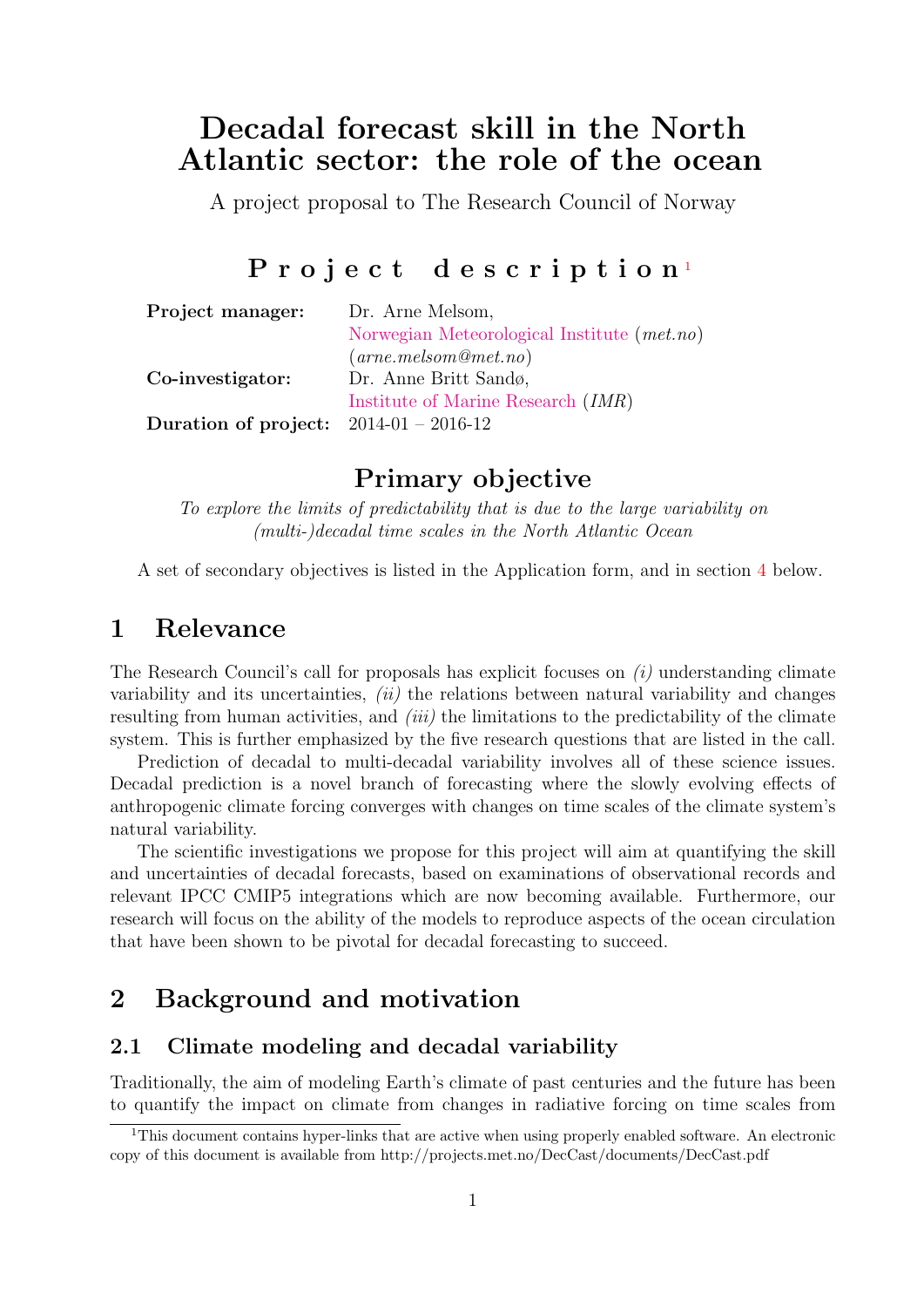multiple decades to centuries and beyond. The radiative forcings that give rise to climate change in such simulations are the direct and indirect manifestations of recent and projected anthropogenic release of greenhouse gases and aerosols, and land use.

These model simulations have been initialized in the mid- $19<sup>th</sup>$  century and integrated up to the present applying the best estimate of the climate forcing for the historical period. Simulations have subsequently been continued into the future, usually adopting prescribed emission scenarios (Meehl *et al.*, 2007).

The approach outlined above is not suited for decadal forecasting since there is no synchronization with the modes of natural internal variability. Such modes, which include the North Atlantic Oscillation (NAO), the Atlantic Multi-decadal Oscillation (AMO), and the Pacific Decadal Oscillation (PDO), are due to processes which occur on inter-annual to multi-decadal time scales.

In order to produce decadal forecast it is essential that the initial state can be described accurately. While the "memory" of the atmosphere is of the order of a few weeks, other compartments of the climate system vary more slowly. Although other parts of Earth's climate, such as the cryosphere, have a much longer "memory" than the atmosphere, it is particularly important to capture the initial state of the inert ocean (Smith et al., 2007).

In many ways, decadal prediction is a union between climate projections which are integrations using prescribed anthropogenic forcing, and seasonal forecasts that are produced by applying an analysis of the present state which is integrated forward in time. Thus, the main discrepancies of the two approaches can be attended to: While traditional climate simulations ignore the state of internal variability at the time of initialization, seasonal forecasts disregard variability of the external forcing (with the obvious exception of the deterministic forcing due to Earth's orbital motion).

#### 2.2 CMIP5

The [Coupled Model Intercomparison Project Phase 5](http://cmip-pcmdi.llnl.gov/cmip5/) (CMIP5) provides a framework for coordinated climate change experiments that are prepared for IPCC's  $5<sup>th</sup>$  assessment report (IPCC AR5), as well as for experiments that extend beyond the AR5. The CMIP5 experiment design defines three main suites of experiments. In the present project, the focus is on results from experimental suite I. Decadal Hindcasts and Predictions simulations.

Experiment design details are given by Taylor *et al.* (2012). Suite *I* ensemble experiments are labelled "decadalXXXX" were XXXX should be substituted by the simulation initialization year. These experiments are divided into 10-year simulations which are intitialized every  $5<sup>th</sup>$  year from 1960 to 2005, and 30-year simulations which are initialized in 1960, 1980 and 2005. Thus, almost all of these simulations are for the historical period. Below, we refer to such experiments as hindcasts, decadal hindcasts or retrospective predictions.

#### 2.3 Motivation

The motivation for the particular attention being given to the North Atlantic Ocean in this proposal, is that the North Atlantic is a region were some early efforts in decadal forecasting give encouraging results. It is also a region where the amplitude of the decadal variability is very large, and where the variability can be linked to changes in the ocean circulation (Keenlyside et al., 2008; Pohlmann et al., 2009; Bellucci et al., 2013).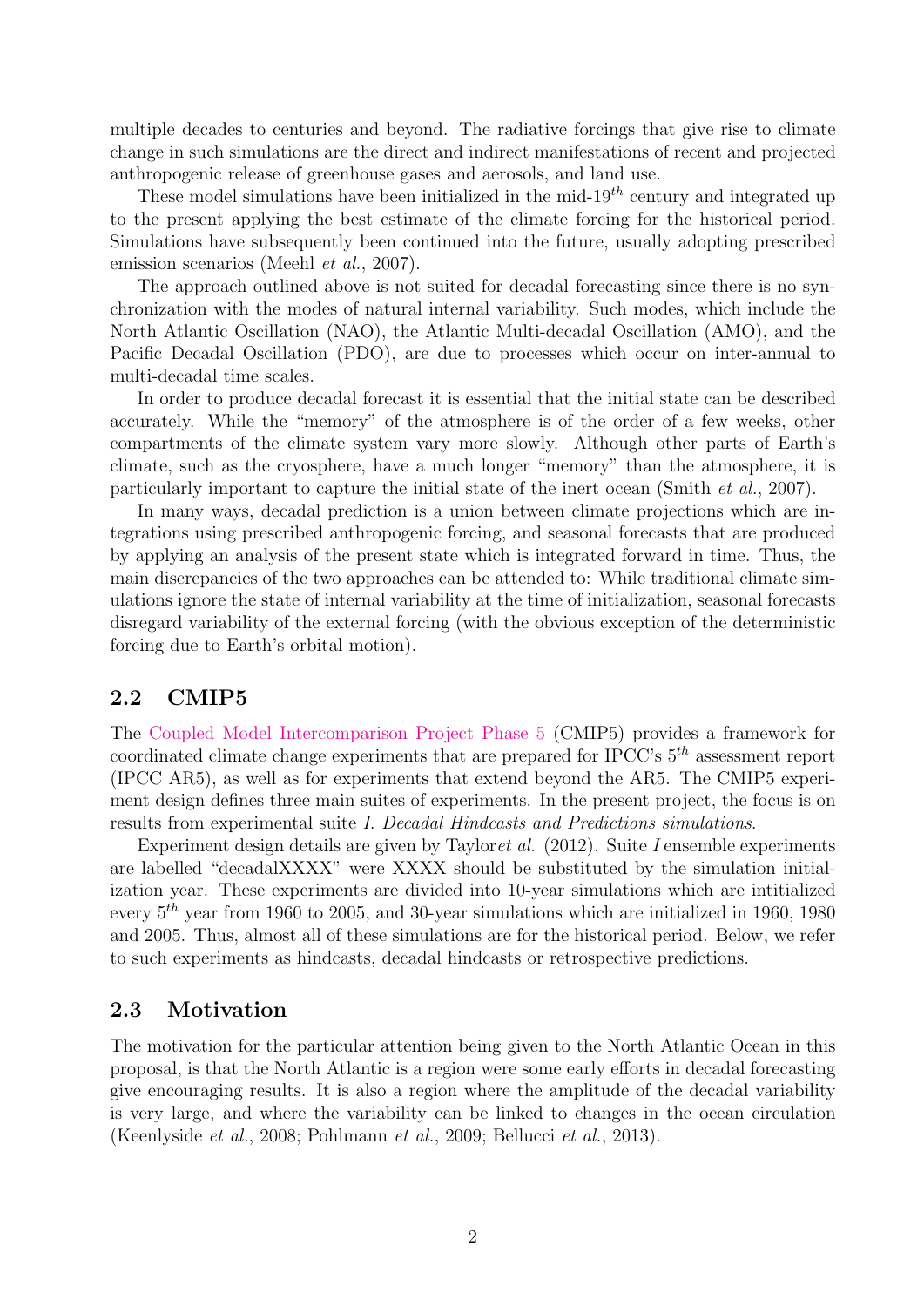## <span id="page-2-0"></span>3 Scientific issues and methods

#### 3.1 The North Atlantic oscillation

Variability in the North Atlantic region on various time scales is manifested by various indices. The NAO index  $(e.g.$  Hurrell et al., 2003) is the index that is most frequently used to describe changes in the regional atmospheric circulation, particularly during the winter season. Hence, a successful decadal forecast for the present region must, as a minimum, reliably describe any systematic NAO anomaly during the forecast period.

The winter NAO index exhibits a range of time scales. The fluctuations can be quasibiennial during some periods, while decadal variability dominates in other periods. A decadal character has been a notable feature of the NAO for the past decades, with negative values during the 1960s and positive values during the late 1980s through the 1990s (Hurrell et al., 2003).

#### <span id="page-2-1"></span>3.2 SST anomalies in the North Atlantic Ocean

Changes in the regional atmospheric circulation are correlated with North Atlantic SST anomalies, which propagate along the pathway of the North Atlantic Current (Visbeck et al., 2003; Sutton and Allen, 1997). These SST anomalies can persist for many years, so their effect on the air-sea heat flux is potentially important for decadal forecasting.

However, the correlation values from observations reveal that only up to 10-20% of the variance in winter-time SSTs can be explained by the NAO variability. So in order to investigate the CMIP5 SST patterns and time scales in more detail, a spectrum analysis of the leading EOFs of the SSTs can be performed. This was done in an analysis of CMIP3 control results by Jamison and Kravtsov (2010), who found that while the spatial patterns of the observations were captured in only some models, the models generally were capable of reproducing the behaviour within at least one of three selected frequency bands.

Visbeck et al. (2003) also considered the low-pass filtered SST vs. NAO correlations, for SSTs that lagged NAO. When a lag of 6 years was considered, they found high correlation values downstream of one of the hot-spots in the original (no lag) analysis. This suggests that the anomalies may follow the large-scale circulation fields. Thus, SST anomalies may provide predictability on inter-annual to decadal time scales by having systematic effects on the air-sea heat flux many years after they formed. A similar propagation of SST anomalies was found by Sutton and Allen (1997). An analysis of model results along the lines of these observational based investigations should give valuable information with relevance for the model's predicitive skill on interannual and decadal time scales.

#### 3.3 North Atlantic multi-decadal variability

The Atlantic Multidecadal Oscillation (AMO) is a quasi-periodic index which can e.g. be constructed from a time series of area integrated North Atlantic SST values. This was done by Sutton and Hodson (2005), who demonstrated a significant effect of AMO variability on summertime precipitation and surface air temperatures in North America, Europe and the Sahel region.

Due to the multi-decadal time scale of the AMO signal, the zero crossing of the lagged autocorrelation occurs after 15–20 years. This was exploited by Ting et al. (2011) in their examination of the AMO index from CMIP3 results. They found that while the SST anomaly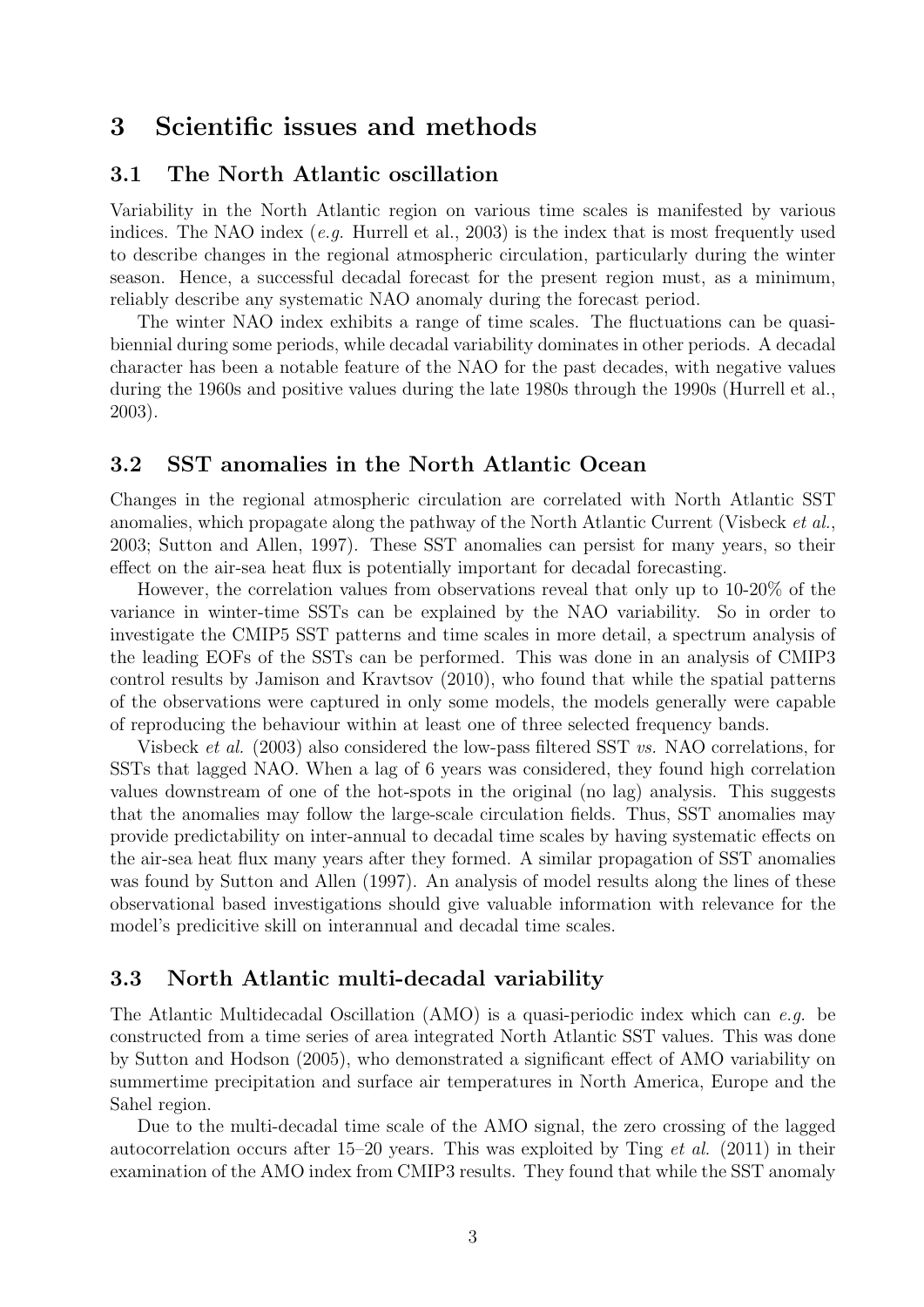patterns were similar between models and observations, the persistence of the AMO signal was generally weaker in the CMIP3 models. This discrepancy may potentially limit the predictive skill on time scales of 1–2 decades and beyond.

In an assessment of AMO predictability in hindcasts from one of the CMIP5 models (GFDL), Yang et al. (2013) found that SST and T2m may be predictable for lead times up to 10 years at a 90% significance level. Kim *et al.* (2012) examined hindcast results from the first CMIP5 ensembles, and found that while changes in the global surface temperature trends were not reproduced accurately, AMO was modeled with significant skill.

AMO is the lowest frequency signal that is discussed in the present project. The CMIP5 decadal hindcasts cover a 50 year period, which includes one AMO episode only, and this limitation needs to be recognized when CMIP5 results are evaluated. The obvious remedy would be to extend hindcasts to initialization dates prior to 1960. However, prior to 1960, the quality of the initial conditions for the three-dimensional ocean state based on synoptic observations may be inadequate for retrospective prediction.

#### 3.4 The impact of NAO on ocean transport variability

Curry and McCartney (2001) defined an index for the intensity of the gyre circulation in the North Atlantic Ocean, which they refer to as "an oceanic NAO index". They apply this index, which is computed from the difference in the potential energy anomaly between Bermuda and the Labrador Basin, to describe inter-annual to inter-decadal variability of the mass transport.

The oceanic response to changes in the NAO includes local effects on the properties of the mixed layer due to heat fluxes and Ekman transports, and remote effects by means of propagation of internal waves. Curry and McCartney found that when the NAO signal is filtered with an appropriately chosen weighing function (backward in time), the correlation between the transport index and the NAO index exceeds 0.75.

Using hydrographic data from two WOCE sections in the North Atlantic Ocean, Bersch (2002) found that the intermittent reversal from a regime with positive NAO index numbers to a large, negative NAO index in 1996 led to changes in the circulation of the upper layer. The shape of the subpolar gyre changed as the subarctic front shifted westward in the Irminger Basin, and eastward in the region off the Grand Banks. The subtropical gyre was found to expand northwards. Bersch suggests that the corresponding shifts in the air-sea heat flux could subsequently become a forcing mechanism for the NAO.

This episode was recently examined by Robson et al. (2012a,b), who showed that the warming event in the upper layer of the subpolar gyre in the mid-1990s was predictable. Moreover, they found that the warming was associated with an anomalously strong circulation in the North Atlantic Ocean which was found to be primarily a delayed response to the preceding persistent positive phase of NAO.

#### <span id="page-3-0"></span>3.5 NAO and the deep-water of the North Atlantic Ocean

Lozier et al. (2008) examined the response in the deep North Atlantic Ocean to the differences between the regime with low NAO index values in the 1950s and 1960s, and the high NAO regime of the 1980s and 1990s. They found that this shift gave rise to a warming in the subtropics at 1000 m and 2000 m, while the subpolar gyre underwent a cooling at these depths. The northern cooling was attributed mainly to changes in water mass properties, while the warming in the subtropics was found to be significantly influenced by a deepening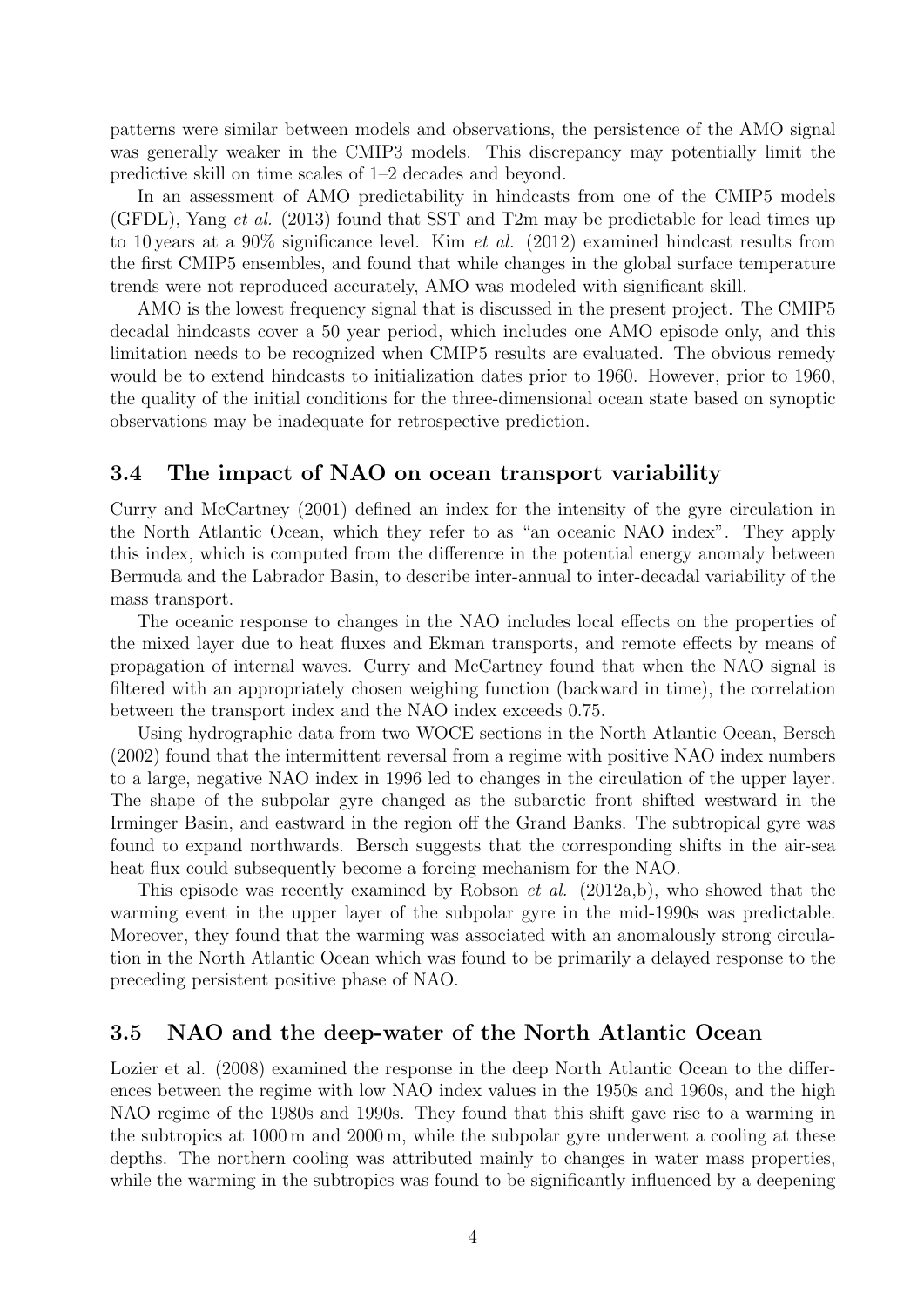of isotherms. At the 1000 m level, changes in water mass properties also contributed to the subtropical warming.

In a recent study, Mauritzen, Melsom and Sutton (2012) examined observations in isopycnal space. The analysis of the circulation in the deep North Atlantic Ocean was performed separately for the Upper North Atlantic Deep Water (UNADW, formed in the subpolar gyre) and the Lower NADW (LNADW, originating from the Greenland–Scotland deep overflow). The boundary between these two water masses are generally at depths between 1500 m and 3000 m.

We found that the water mass properties in the UNADW propagate southward on decadal time scales. A warm, salty signal which emerged in the north in the 1960s could be traced during the following 20 years as the anomaly propagated. Similar results were found for a cold, fresh anomaly that emerged in the 1980s and 1990s. These anomalous events peak in the subpolar gyre about 5 years after the corresponding peaks in the inter-annual NAO index. The LNADW evolved differently from the UNADW, with a general cooling from the late 1950s onward. The southward propagation of a cold LNADW anomaly during the 1990s is most notable along the western rim of the North Atlantic Ocean, in contrast to the UNADW anomalies which are found to propagate into the central basin.

In an investigation using data from the mid-1980s to 2010, van Sebill et al. (2011) found that salinity anomalies in the Labrador Sea appeared at the "Abaco line" off Bermuda with a delay of about 9 years.

#### <span id="page-4-0"></span>3.6 Analyses of ensemble decadal hindcasts

Due to non-linear interactions, small differences in the initialization will lead to solutions in the subsequent integrations that diverge. Such a stochastic system must be investigated by ensemble simulations, and evaluated by the probability distributions of its results.

A number of techniques are available for the purpose of such investigations. Such techniques have been applied in evaluations of the quality and precision of results from ensemble simulations for weather forecasting. Relevant validation tools include multi-category reliability diagrams and rank histograms (Talagrand diagrams) for evaluation of model vs. observed variability (Hamill, 1997; Hamill, 2001), and Brier score, reliability diagrams and ROC analysis to diagnose probability of events (Palmer *et al.*, 2000; Bröcker and Smith, 2007; Fawcett, 2006).

While most of these techniques were developed primarily for validation of station (point) data in the form of time series, their application may be extended to integral properties, e.g. circulation indices. Kim et al. (2012) used anomaly correlation coefficients in their evaluation of the decadal predictability of surface temperatures based on seven CMIP5 ensembles.

Further, more advanced techniques exist for validation of patterns, such as the average predictability time analyses (DelSole and Tippett, 2009a,b).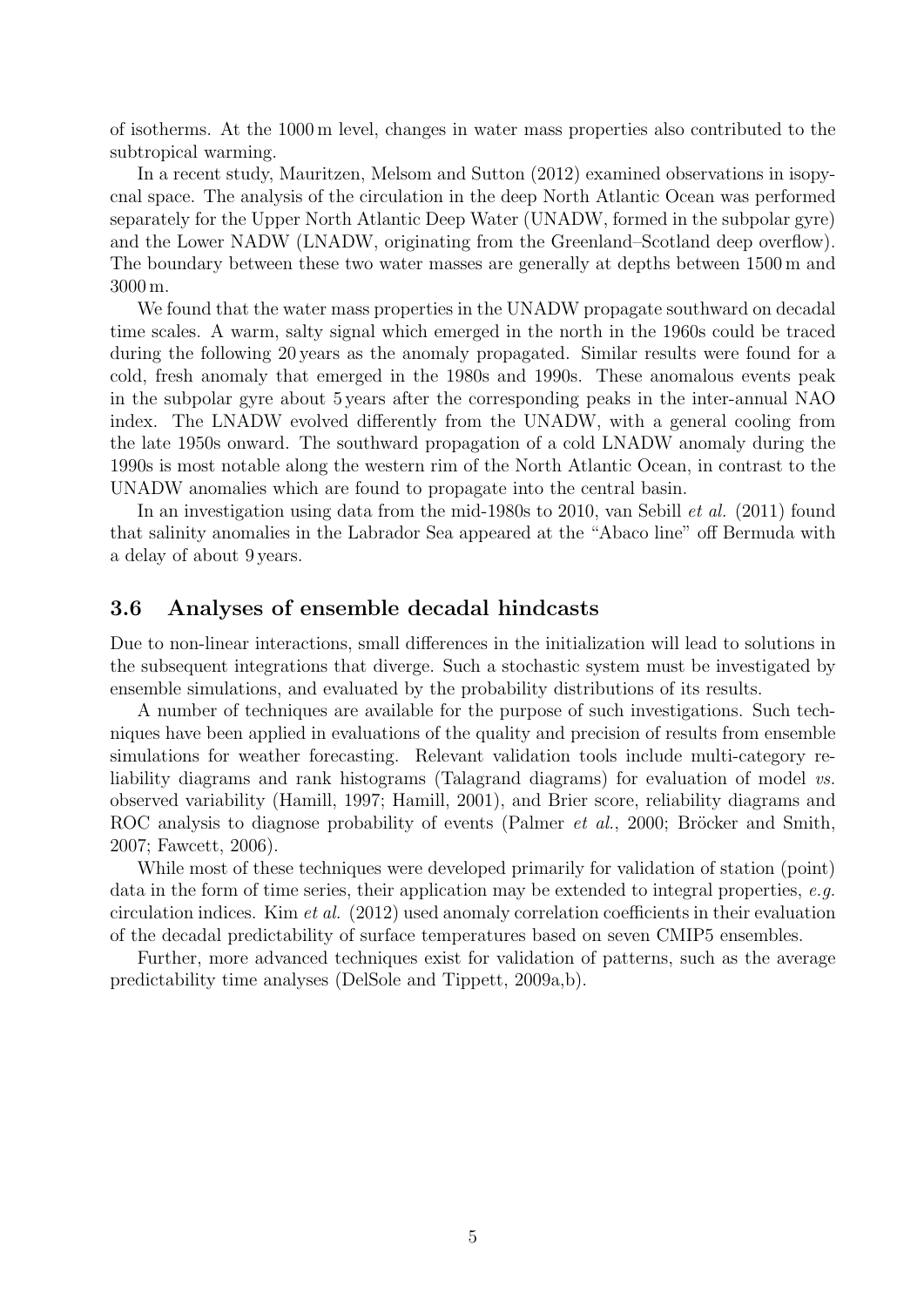### <span id="page-5-0"></span>4 Work plan

Our aim is to evaluate the quality of the IPCC CMIP5 decadal retrospective predictions. As pointed out in section [2,](#page-0-1) the key to decadal forecasting is a reliable description of the compartments of the physical climate system that has a "memory" of months and years. The main compartment in this context is the ocean.

We also noted in section [2](#page-0-1) that the amplitude of decadal variability is large in the North Atlantic Ocean. Recent studies of decadal predictability also indicate that predictability on the time scales in question is larger in this region than elsewhere.

Next, in section [3](#page-2-0) processes that are native to the North Atlantic, and which vary on relevant time scales, were described. In order to produce reliable decadal forecasts, it is essential that the forecast model can capitalize on these processes. It is very unlikely that a model that is without skill when it comes to describing the distribution and evolution of SST and air-sea heat fluxes on a decadal time scale, can produce useful predictions for the same time scales.

Hence, analyses of the processes that are described in section [3](#page-2-0) are at the heart of this project.

The work packages that are listed below have been designed in order to address four topics:

- Has the models' description of the relevant processes improved from CMIP3 to CMIP5? (section [4.2\)](#page-6-0)
- Are the processes that give rise to the observed decadal variability in the North Atlantic Ocean captured in the CMIP5 decadal hindcasts? (section [4.3\)](#page-6-1)
- Is the decadal variability described with any skill in these hindcasts? (section [4.4\)](#page-6-2)
- Which process(es) must the model describe more accurately in order to improve predictability? (section [4.5\)](#page-6-3)

#### 4.1 WP0: Preparations

In order to perform the scientific investigations efficiently, we will start by acquiring the relevant sets of model results, model code and observational data sets:

- Results from selected CMIP5 and CMIP3 control simulations
- Results from selected CMIP5 decadal hindcast simulations
- Code for calculation of the equation of state from the selected models
- Hydrobase<sup>3[2](#page-5-1)</sup> quality controlled profile data and software (Curry, 2013)
- Quality controlled observations from profiling buoys (ARGO data)
- The Hadley Centre Sea Ice and Sea Surface Temperature data set (HadISST)
- The winter-time NAO index and the AMO index

The production of gridded fields as in Mauritzen *et al.* will be repeated, but with an updated data set and application of the new version of the Hydrobase software, which includes a new optimal interpolation routine (R. Curry, pers. comm.). The resulting fields will be available with a pentadal resolution in time, a horizontal resolution of 1◦ and up to 84 z levels.

<span id="page-5-1"></span><sup>2</sup>At the time of writing, Hydrobase3 is not yet available. It will however become available later in 2013 (R. Curry, pers. comm.).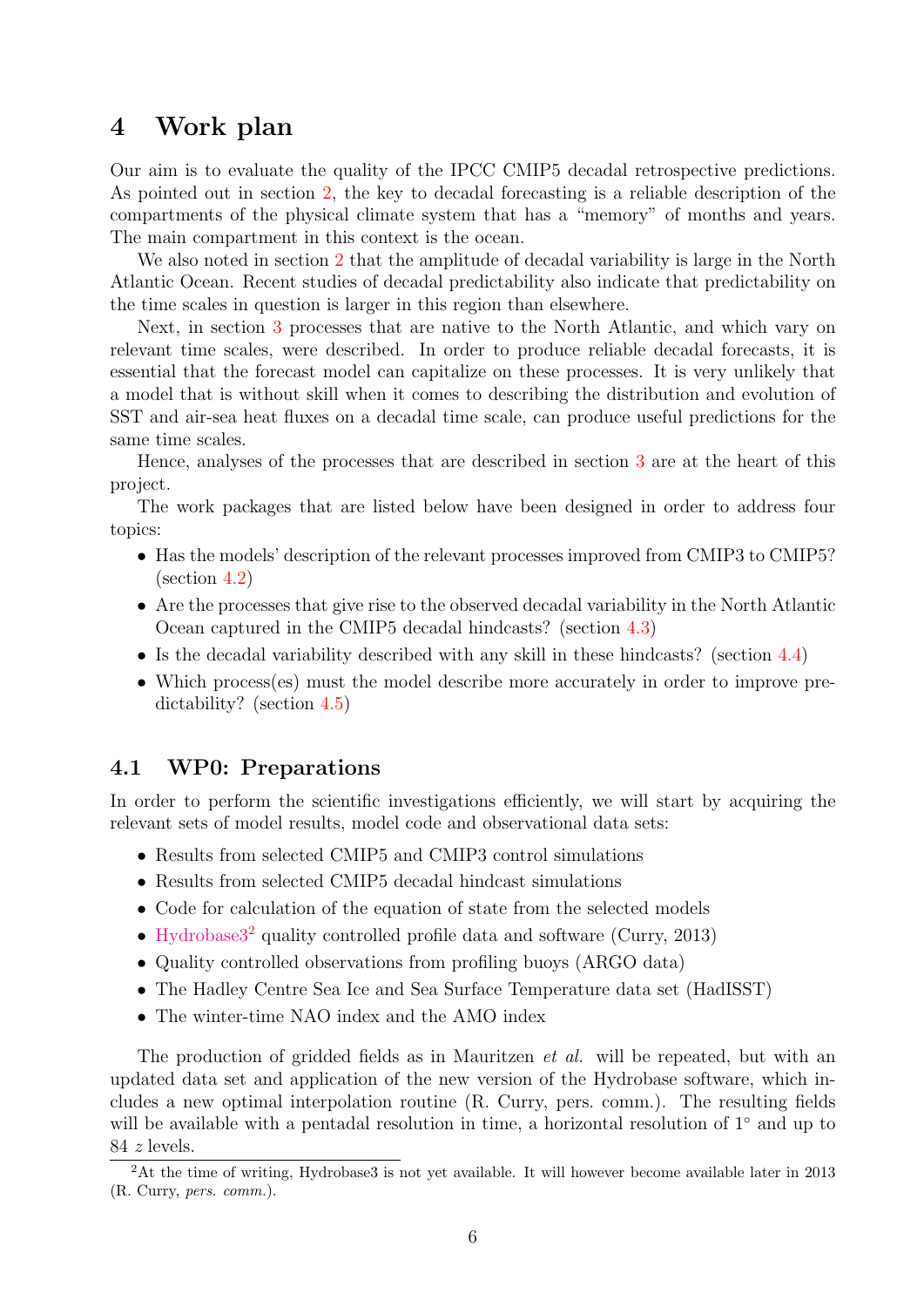#### <span id="page-6-0"></span>4.2 WP1: Analysis of control-climate variability

The focus here is on the quality of the representation of relations between NAO variability and its effect in the North Atlantic Ocean, as presented in sections [3.2–](#page-2-1)[3.5](#page-3-0) above.

The objectives of this work package are firstly to examine if these relations are qualitatively similar in the model results and in the observations, and secondly to investigate if there has been an improvement from the CMIP3 to CMIP5 sets of model results.

A motivation for including latter issue is that since CMIP3, much work has been invested in reproducing the carbon cycle in the models. Still, we anticipate that changes in the model physics and numerics since CMIP3 will lead to an improved quality in the CMIP5 simulations.

### <span id="page-6-1"></span>4.3 WP2: Analysis of decadal variability in the North Atlantic **Ocean**

Here, analyses similar to those in WP1 will be performed for results from the CMIP5 decadal hindcast simulations. The aim of this work is to examine how the pace at which the results from these simulations diverge from observations.

A key question in this context is whether or not anomalies of the initial fields that can be attributed to decadal NAO variability evolve according to the observational record: Does the history of anomalies unfold as expected, or are they lost  $e, q$ , due to shortcomings of the models' numerical representations of the relevant processes?

## <span id="page-6-2"></span>4.4 WP3: Analysis of the predictability based on CMIP5 decadal hindcasts

Due to the stochastic nature of both the atmospheric and oceanic circulation, the forecast skill on inter-annual time scales and beyond must be evaluated by probabilistic analyses of results from ensemble simulations, rather than from the traditional deterministic approach.

Fortunately, as outlined in section [3.6,](#page-4-0) many techniques for evaluation of predictability from ensemble simulations are available. Here, a selection of these tools will be applied to results from the CMIP5 ensemble decadal simulations in order to quantify how well processes related to NAO forcing in the North Atlantic can be predicted.

We will also include an examination of probabilistics of decadal forecasting of events that are attributed to persistent anomalies in the atmosphere, such as warm spells and droughts.

### <span id="page-6-3"></span>4.5 WP4: Analysis of CMIP5 hindcasts using ARGO data

In WP2 and WP3, the observational record that will be used, is the Hydrobase3 product which covers hydrographic observations from the past 60 years. The resolution of this product is limited by the uneven distribution of observations in space and time. In contrast, the amount of profiling hydrographic data has increased significantly during the past decade, mainly due to the autonomous floats that constitute the [Argo project.](http://www.argo.net/)

Since more details are available from observations, an examination of retrospective predictions for the Argo period may add valuable insight into the models' ability to reproduce variability in the North Atlantic Ocean on inter-annual time scales.

#### 4.6 Deliverables

The deliverables in the project will be the publications and web site as listed under *Dissem*ination of project results in the Application form.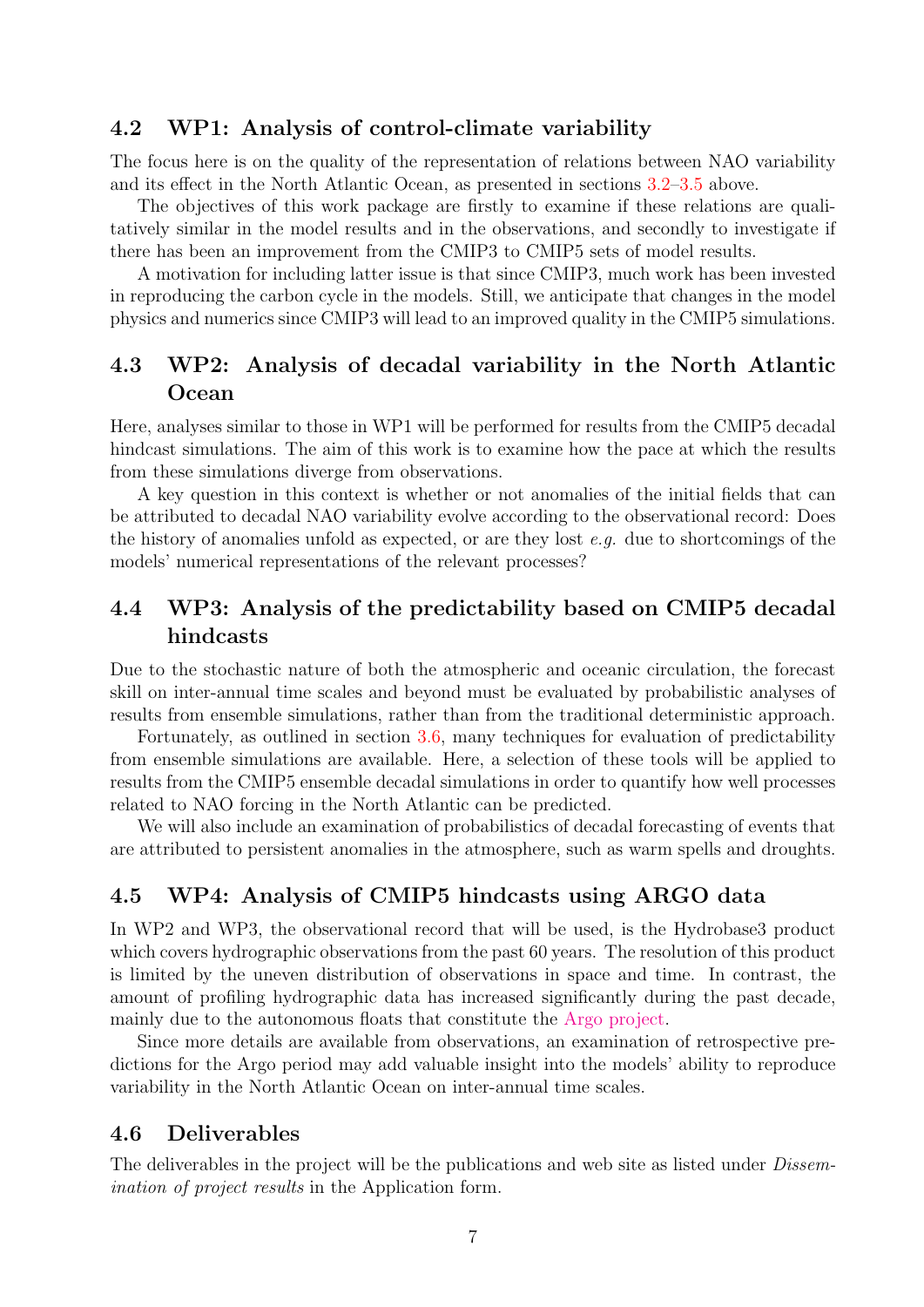## 5 Project management

#### <span id="page-7-1"></span> $5.1<sup>3</sup>$  Personnel

The research will be lead by Dr. Arne Melsom. He has experience in coordinating research and managing projects, relevant projects include ocean ensemble modeling in [Ensemble](http://projects.met.no/ensemble/) [forecasting and the ocean's mesoscale](http://projects.met.no/ensemble/) and variability and signal propagation in the [Norwegian](http://projects.met.no/noclim-pt5/) [Ocean Climate Project](http://projects.met.no/noclim-pt5/). Dr. Melsom is presently the Arctic Centre's representative in the working group for quality, calibration and validation in the EU project  $My Ocean$ .

His relevant scientific experience includes analysis of signal propagation in model results  $(e.g.$  Melsom *et al.*, 2003), analysis in isopycnal space of hydrographic observations from the North Atlantic (Mauritzen, Melsom and Sutton, 2012), regional downscaling of ocean circulation results from a climate model (Melsom et al., 2009), work with ocean ensemble simulations (Melsom, 2005), examination of predictability of ocean forecasts (Melsom *et al.*, 2012), and analysis of seasonal forecasts  $(e.g.$  Orsolini  $et al., 2012$ .

Dr. Anne Britt Sandø has experience from numerical modelling with emphasis on the North Atlantic Ocean, Nordic Seas and Arctic Ocean. Her main research interests are mechanisms for variability on inter-annual to decadal time scales, e. g. an analysis of the subpolar gyre and its influence on the thermohaline circulation (Hàtùn et al., 2005b), and a tracer and dynamics analysis in the North Atlantic (Mauritzen et al., 2006). Both of these studies involved the use of the isopycnal model MICOM, from which is the ocean component in the Norwegian climate model NorESM is built. Results from relevant CMIP5 simulations with NorESM will be included in the analyses of the present project.

Dr. Sandø has broad experience from evaluating models (Hàtùn et al., 2005a; Eldevik et al. et al., 2005; Sandø and Furevik, 2008; Eldevik et al., 2009; Sandø et al., 2010; Sandø et al., 2012) including results from CMIP3 simulations.

Dr.s Melsom and Sandø are presently collaborating on an analysis of ocean circulation results for the Barents Sea region from two of the CMIP3 models (GISS-AOM and NCAR-CCSM3). The control climate simulations (20C3M) and climate projection (A1B) are examined, along with regional downscalings which apply results from the CMIP3 models as boundary conditions.

#### 5.2 International collaboration

Work in this project will be performed in close collaboration with Dr.s Rowan Sutton and Jon Robson at the UK [National Centre for Atmospheric Science](http://www.ncas.ac.uk) (NCAS), Department of Meteorology, University of Reading. The prediction of climate on decadal timescales, and understanding the mechanisms that give rise to this predictability, is a core research issue. At the heart of this topic is ocean processes in the North Atlantic sector, which is paid particular attention to at NCAS. Annual project meetings with NCAS are planned.

Dr. Sutton has collaborated successfully with the project leader (Dr. Melsom) in the past, resulting in a publication in Nature Geoscience (Mauritzen, Melsom and Sutton, 2012).

#### 5.3 Budget

The budget is given in the Application form.

<span id="page-7-0"></span><sup>&</sup>lt;sup>3</sup>References in section [5.1](#page-7-1) are not listed in section [8,](#page-8-0) but are found on the c.v.s of [Dr. Melsom](http://projects.met.no/DecCast/documents/cv_DecCast_AM.pdf) and [Dr.](http://projects.met.no/DecCast/documents/cv_DecCast_ABS.pdf) [Sandø](http://projects.met.no/DecCast/documents/cv_DecCast_ABS.pdf) that are included in the present proposal.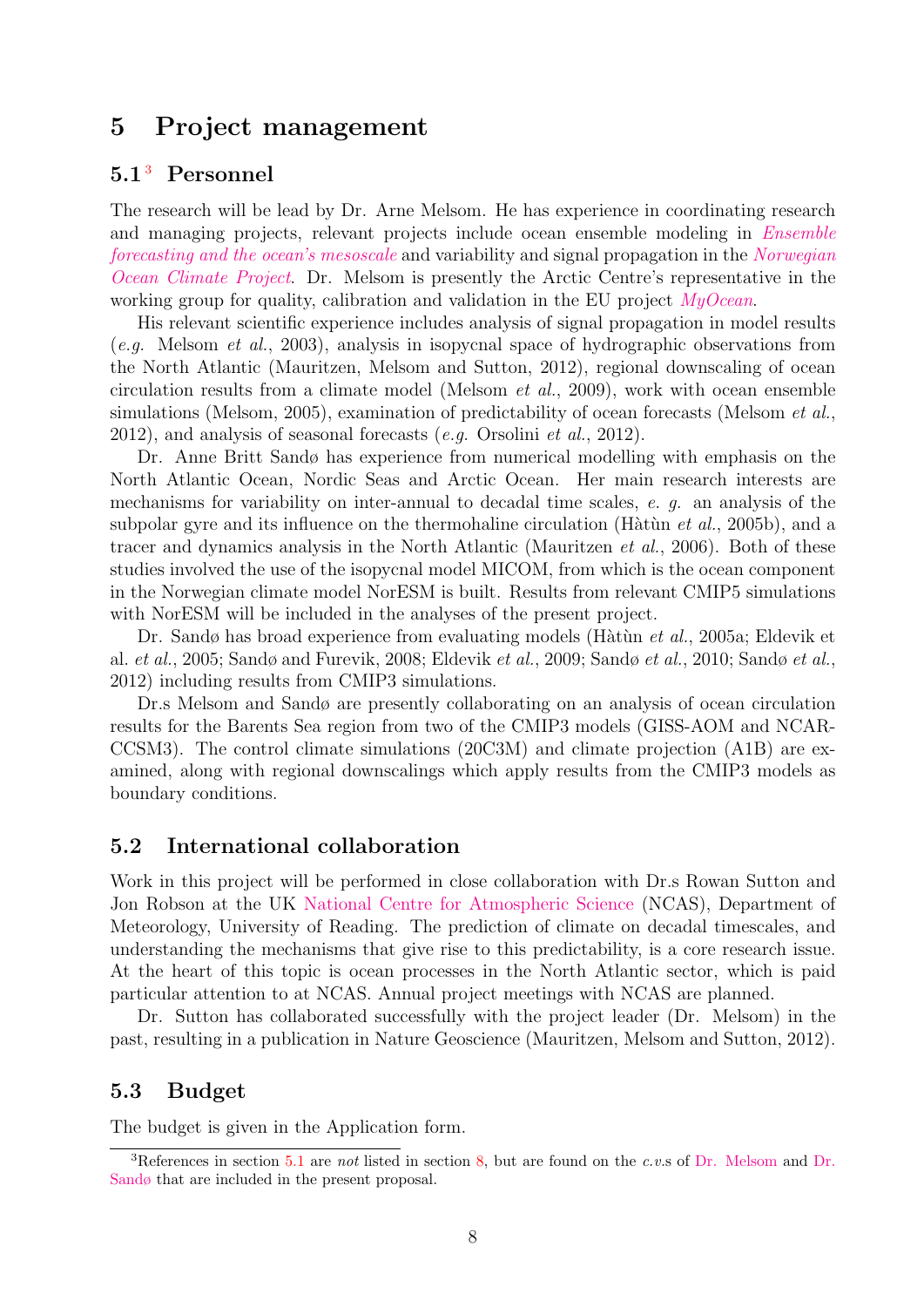## 6 Perspectives and strategic significance

#### 6.1 Strategic significance

The statutes of the Norwegian Meteorological Institute (met.no) state that the institute shall perform work that contributes to planning and protection of the environment. The statutes explicitly states that met.no shall provide relevant climate information. The Institute of Marine Research (IMR) has made a priority of understanding climate change and its implications for marine life. Both met.no and IMR are national institutes with an obligation to provide informed scientific advice to public sector decision makers.

#### 6.2 Relevance for society

Decadal predictions provide forecasts on a time horizon which is highly relevant for decision makers. Furthermore, such predictions are also for lead times that the public at large can relate to. Environmental management that would particularly benefit from reliable decadal forecasts includes disaster preparation and management (e.g. in relation to heat waves, droughts and flooding), management of freshwater resources, and resource management for agriculture, forestry and fisheries (Hurrell et al., 2010). Nevertheless, when applying decadal predictions for such purposes, it is essential that their quality is known.

## 7 Communication

We anticipate that the results from this project will be of interest to fellow scientist, and also for decision makers who must relate to changes on inter-annual and decadal time scales.

Communication with the science community will be facilitated by publications in peerreview journals and oral presentations in relevant forums. Moreover, we will seek to inform non-science groups in Norway by publishing popular science accounts through appropriate channels such as the periodical [Klima](http://www.cicero.uio.no/klima/) and/or web sites like [yr.no](http://yr.no) and [forskning.no](http://forskning.no).

All presentations will be made available from a project web site.

# <span id="page-8-0"></span>8<sup>4</sup> References

Bellucci A. *et al.*, 2013: Decadal climate predictions with a coupled OAGCM initialized with oceanic reanalyses. Clim. Dyn., 40, 1483-1497. [doi:10.1007/s00382-012-1468-z](http://dx.doi.org/10.1007/s00382-012-1468-z)

Bersch, M., 2002: North Atlantic Oscillationinduced changes of the upper layer circulation in the northern North Atlantic Ocean. J. Geophys. Res., 107, 3156, 11 pp. [doi:10.1029/2001JC000901](http://dx.doi.org/10.1029/2001JC000901)

Bröcker, J., and L.A. Smith, 2007: Increasing the Reliability of Reliability Diagrams. Wea. Forecasting, 22, 651-661. [doi:10.1175/WAF993.1](http://dx.doi.org/10.1175/WAF993.1)

Curry, R., 2013: Hydrobase3: a tool for climatological analysis of oceanographic properties. Data, software and documentation is available from  $http://www.whoi.edu/hydrobase<sup>5</sup>$  $http://www.whoi.edu/hydrobase<sup>5</sup>$  $http://www.whoi.edu/hydrobase<sup>5</sup>$  $http://www.whoi.edu/hydrobase<sup>5</sup>$ 

Curry, R.G., and M.S. McCartney, 2001: Ocean gyre circulation changes associated with the North Atlantic Oscillation. J. Phys. Oceanograph., 31, 3374-3400. [doi:10.1175/1520-0485\(2001\)031](http://dx.doi.org/10.1175/1520-0485(2001)031<3374:OGCCAW>2.0.CO;2)<3374:OGCCAW>2.0.CO;2

DelSole, T., and M.K. Tippett, 2009a: Average predictability time. Part I: Theory. J. Atmos. Sci., 66, 11721187. [doi:10.1175/2008JAS2868.1](http://dx.doi.org/10.1175/2008JAS2868.1)

<span id="page-8-1"></span><sup>&</sup>lt;sup>4</sup>References in section [5.1](#page-7-1) are *not* listed in section [8,](#page-8-0) but are found on the c.v.s of [Dr. Melsom](http://projects.met.no/DecCast/documents/cv_DecCast_AM.pdf) and [Dr.](http://projects.met.no/DecCast/documents/cv_DecCast_ABS.pdf) [Sandø](http://projects.met.no/DecCast/documents/cv_DecCast_ABS.pdf) that are included in the present proposal.

<span id="page-8-2"></span> $5$ At the time of writing, Hydrobase3 is not yet available. It will however become available later in 2013 (R. Curry, pers. comm.).